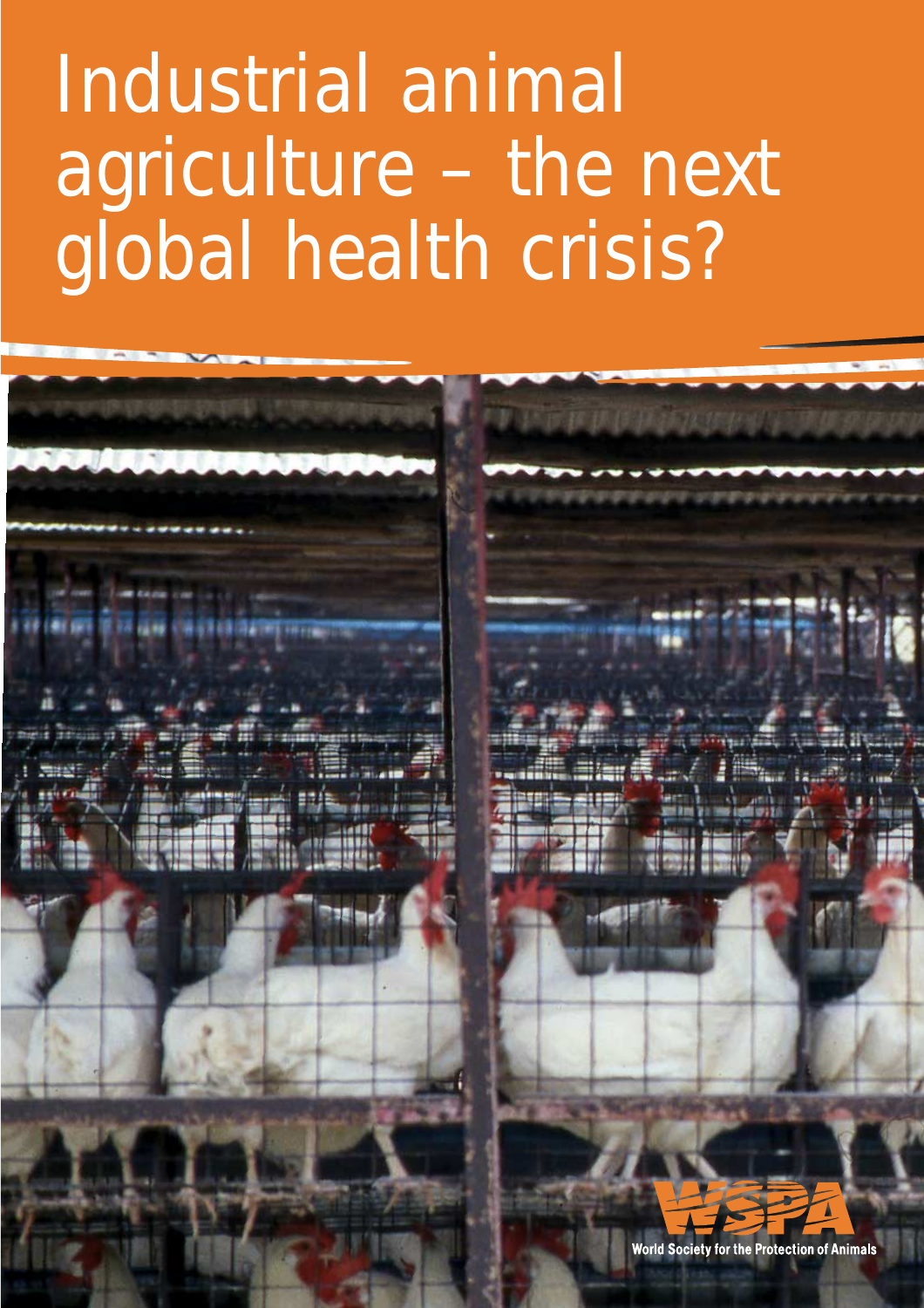# Industrial animal agriculture – the next global health crisis?

**2004**

Danielle Nierenberg, **Worldwatch Institute** and Leah Garcés, **World Society for the Protection of Animals (WSPA).** 

*"The American Public Health Association (APHA) hereby:*

*Resolves that APHA urge federal, state and local governments and public health agencies to impose a moratorium on new Concentrated Animal Feed Operations (CAFOs) until additional scientific data on the attendant risks to public health have been collected and uncertainties resolved."*

*2003-7 Precautionary Moratorium on New Concentrated Animal Feed Operations, American Public Health Association, 2003 Policy Statement.59*

This is a report prepared by the World Society for the Protection of Animals (WSPA) for presentation at the World Health Organisation, Global Forum for Health Research, Mexico City, Mexico, 16-20 November 2004. An expanded report will be produced following the conference. For more information contact leahgarces@wspa.org.uk



**World Society for the Protection of Animals** 

**World Society for the Protection of Animals** 89 Albert Embankment, London SE1 7TP United Kingdom Tel: +44 (0) 20 7587 5000 Fax: +44 (0) 20 7793 0208 Email: wspa@wspa.org.uk Web: www.wspa-international.org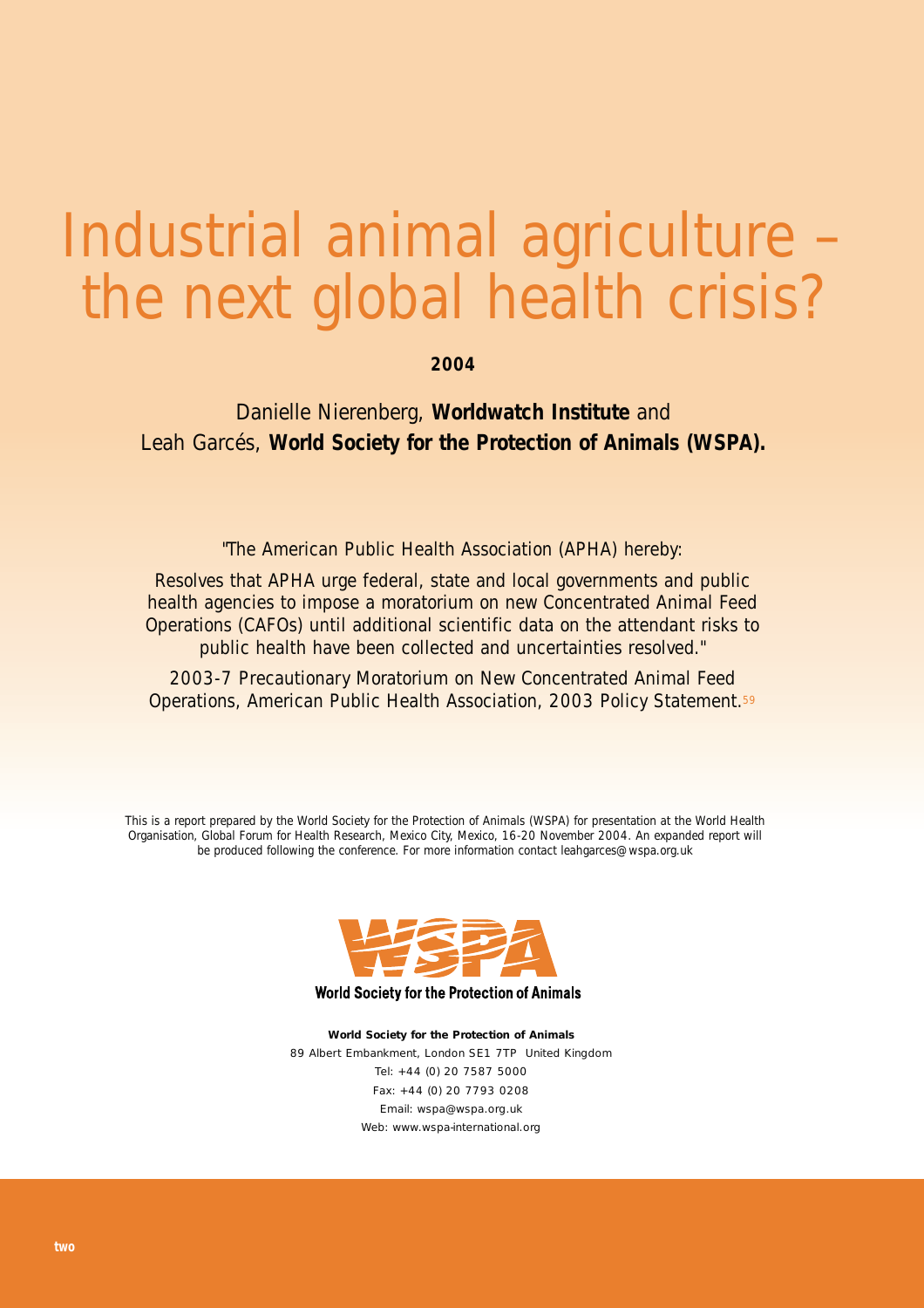# **Foreword\***

"Industrial animal agriculture - the next global health crisis?" is a call for attention from the World Society for Protection of Animals (WSPA). With this document, WSPA seeks to alert the World Health Organization (WHO) and other public health institutes to "take immediate steps to reverse the growth of industrial animal agriculture, especially in regions where this production is set to dominate" (i.e. Asia, Latin America and Africa). As a virologist involved in research at a National Public Health Institute, I have read this draft report with great interest. I see merit in this report, in that it lists a number of important health issues arising from the ever-increasing demand for animal protein and the direct consequence of this, namely the increasing scale of industrial animal agriculture. My direct involvement is with zoonotic infections, i.e. infections that can jump from animals to humans. During a recent expert consultation of the WHO\*, several recommendations were drafted which are relevant for this topic. The WHO called for involvement of non-traditional partners in improving preparedness for human health hazards arising from the animal world.

The mission of WSPA differs from that of the institutes that it addresses, and therefore recommendations for action will not necessarily be shared. What is important, however, is to not discard the message underneath, namely a joint concern for the consequences of the increasing demand for animal protein to human and animal health. That should be a good staring point for discussion.

*Marion Koopmans, DVM, PhD Chief of Virology Diagnostic Laboratory for Infectious Diseases National Institute for Public Health and the Environment*

*The Netherlands*

<sup>\*</sup> Prepared for a draft report from which this submission is extracted.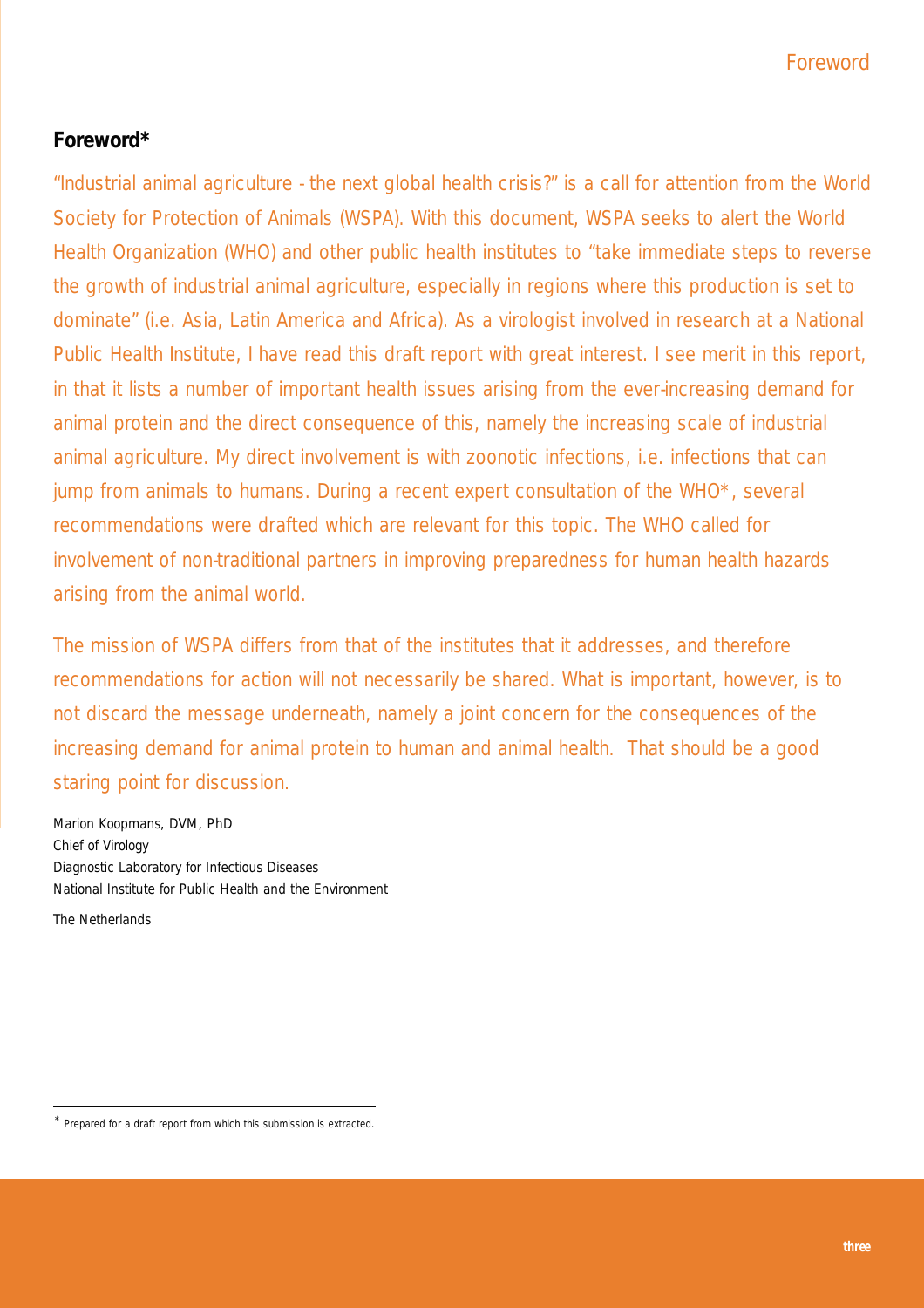This study highlights the public health effects of the highly intensive farming of animals, whereby large numbers of animals are often confined to a small area along with the attendant waste from the system. Some highly intensive systems, such as battery cages for laying hens and sow stalls for pregnant pigs, are being phased out on animal welfare grounds in some parts of the world, e.g. the European Union. However, in other parts of the world, these same systems are being taken up.

There is no doubt that the use of highly intensive farming systems has accelerated the use of antibiotics and other inputs, and led to the association of these systems with public health risks as outlined in this paper. This paper calls for action to reduce these associated public health risks, not least through the adoption of safe, humane and sustainable production systems such as freerange and organic. It should be recognised that animals can also be kept indoors in a welfare-friendly manner and without damage to the environment.

A large proportion of farm animals worldwide are reared in highly intensive industrial farming systems. Unless action is taken to reverse this situation, the public health impacts are likely to increase. This paper proposes that consumers worldwide will increasingly demand quality food that is produced to high standards of both food safety and animal welfare.

#### **Introduction**

Industrial farming is a system of raising animals using intensive 'production line' methods that maximise the amount of animal products produced, while minimising production costs to the industry. Industrial animal agriculture is characterised by high stocking densities and/or close confinement, forced growth rates, high mechanisation, and low labour requirements.<sup>1</sup> According to the United Nations' Food and Agriculture Organization (FAO), Asia has the fastest-developing livestock sector, followed by Latin America and the Caribbean.2 According to the International Food Policy Research Institute (IFPRI), countries in Latin America, Asia and Africa will be the world's leading producers of animal products by 2020 and much of that meat will be produced in industrial systems.<sup>3</sup> Consumption of animal products is also set to increase the most in these regions over the next 15 years. (See Table  $1$ )<sup>3</sup>

**Table 1: Meat consumption by region in 1993 and projected consumption in 2020 (kilograms per person per year).**

In these regions, many industrial animal farms are located beside, or sometimes within, some of the world's most densely populated and fastest growing cities, where they can pollute the water, air and land. With little regulation presently in place to control inputs or outputs of industrial animal farming, the potential consequences on the health of communities is of great concern. Little work is currently being conducted to analyse the public health effects in developing countries related to industrial animal agriculture. Research in more affluent countries such as the United Kingdom and the United States has raised concerns in scientific literature about infectious disease, antibiotic resistance, pollution to drinking waters and land, resulting in serious disease outbreaks and other health concerns as a result of inputs and outputs of industrial animal farming.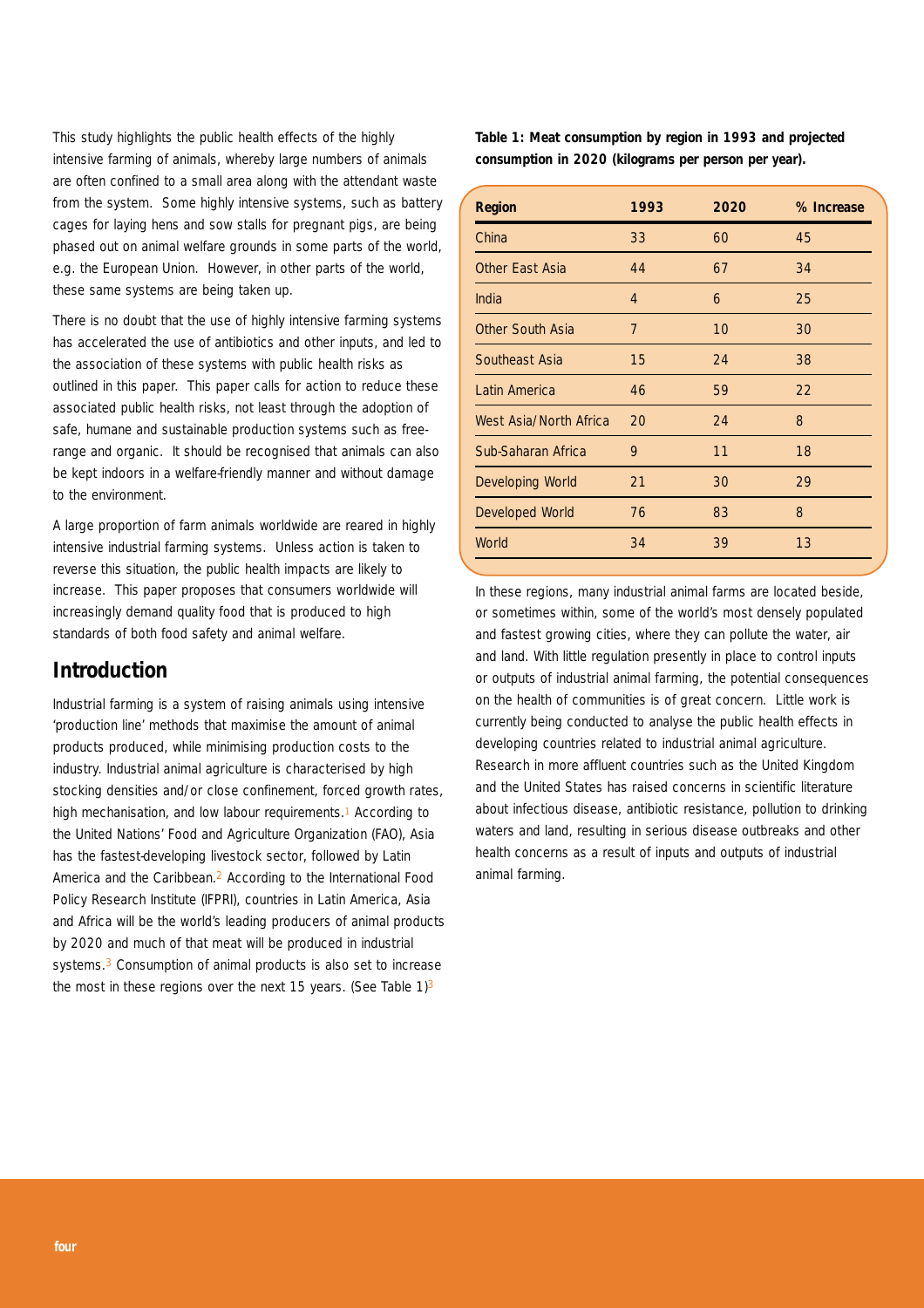#### **Zoonoses: food-borne gastrointestinal disease**

Millions of people suffer each year from food-borne illnesses. Developing nations bear the greatest burden of cost and illness because of the presence of a wide range of parasites, toxins, and biological hazards and the lack of surveillance, prevention and treatment measures - all of which can leave the poor in a chronic cycle of infection.17 In the United States, food-borne diseases causes approximately 76 million illnesses, 325,000 hospitalisations, and 5,000 deaths each year. Known pathogens account for an estimated 14 million illnesses, 60,000 hospitalisations, and 1,800 deaths.<sup>18</sup>

Most outbreaks of Escherichia coli (E. coli) 0157:H7, a virulent and potentially lethal strain of E.coli, have been associated with contaminated beef and with the rise of rapid automated slaughter practices and industrial feedlots systems as the means of raising cattle.19 E.coli infects meat when it is contaminated with the contents of the gut (faeces) of slaughtered animals. Industrial animal agriculture often requires high throughput slaughter lines. The speed of these slaughter lines can result in gut spillage, as well as poor animal welfare. Infection by E.coli O157:H7 causes bloody diarrhoea, renal failure, and death; particularly amongst children and the elderly. The WHO estimates that pathogenic E. coli is responsible for up to 25% of cases of diarrhoea amongst children in the developing world.<sup>19</sup>

Camplyobacters are the most common bacterial causes of gastroenteritis in both developed and developing countries.19 One study reported that Campylobacter spp. may be found in up to 90% of broiler (meat) chicken flocks, 100% of turkeys and 88% of domestic ducks.20 A UK government survey in August 2001 revealed that two-thirds of fresh chickens in British supermarkets and butchers shops are infected with food poisoning bacteria. Laboratory checks showed 63% of samples were contaminated by the Campylobacter bug, which is responsible for approximately three-quarters of confirmed food poisoning cases. 21, 22 In the EU, some 170,000 Campylobacter poisonings are reported annually. 22 The actual number of cases is likely to be as much as seven times higher - at 1.9 million - according to a prominent health expert, as the majority of poisonings go unreported to health authorities. 23 In the United States, where underreporting has been taken into account, the 1.96 million food-borne human cases of Campylobacter each year are said to be responsible for \$700 million -1,400 million per annum lost in productivity, and 99 deaths. 12, 5

Public health risks from industrial farming emanate from large numbers of animals being kept in a small space. In the broiler chicken shed, tens of thousands of chickens are often kept on a litter-covered floor. If litter is not properly maintained, then significant animal welfare and public health risks, such as Campylobacter contamination, can result.20 A recent Danish study concluded that used poultry litter, when stored, acts as a continuous source of C. jejuni.<sup>24</sup> It is also of concern that poultry growers sometimes reuse litter for two or more 'grow-out cycles', i.e. two or more different flocks, further exacerbating the potential for the spread of Campylobacter.25



**A fundamental concern for industrial-style livestock farming is that large numbers of animals are often kept in a small area, leading to problems of waste disposal as well as disease potential** 

Salmonella is a leading cause of food-borne disease. As in the case of Campylobacter, moist litter that is often present in a broiler shed, for example, is likely to contribute to the cultivation and growth of Salmonella.26 Industrial animal farms can disperse Salmonella widely into the environment, polluting surface waters, the soil, and rivers.<sup>19</sup> Salmonella enteriditis can infect eggs in hens' ovaries and cause fever and diarrhoea in humans. Salmonella DT104 is spread by cattle and is often resistant to almost every available antibiotic. 19 Of particular concern is the increasing number of human Salmonella infections that are resistant to antibiotics, in part as a result of the misuse and overuse of antibiotics in industrial animal farming. One strain of S. Typhimurium has emerged as resistant to five drugs: ampicillin, chloramphenicol, streptomycin, sufolnamides, and tetracycline.27

WSPA urges the World Health Organisation and other public health institutes to monitor and make recommendations to ensure the control of food-borne diseases associated with industrial animal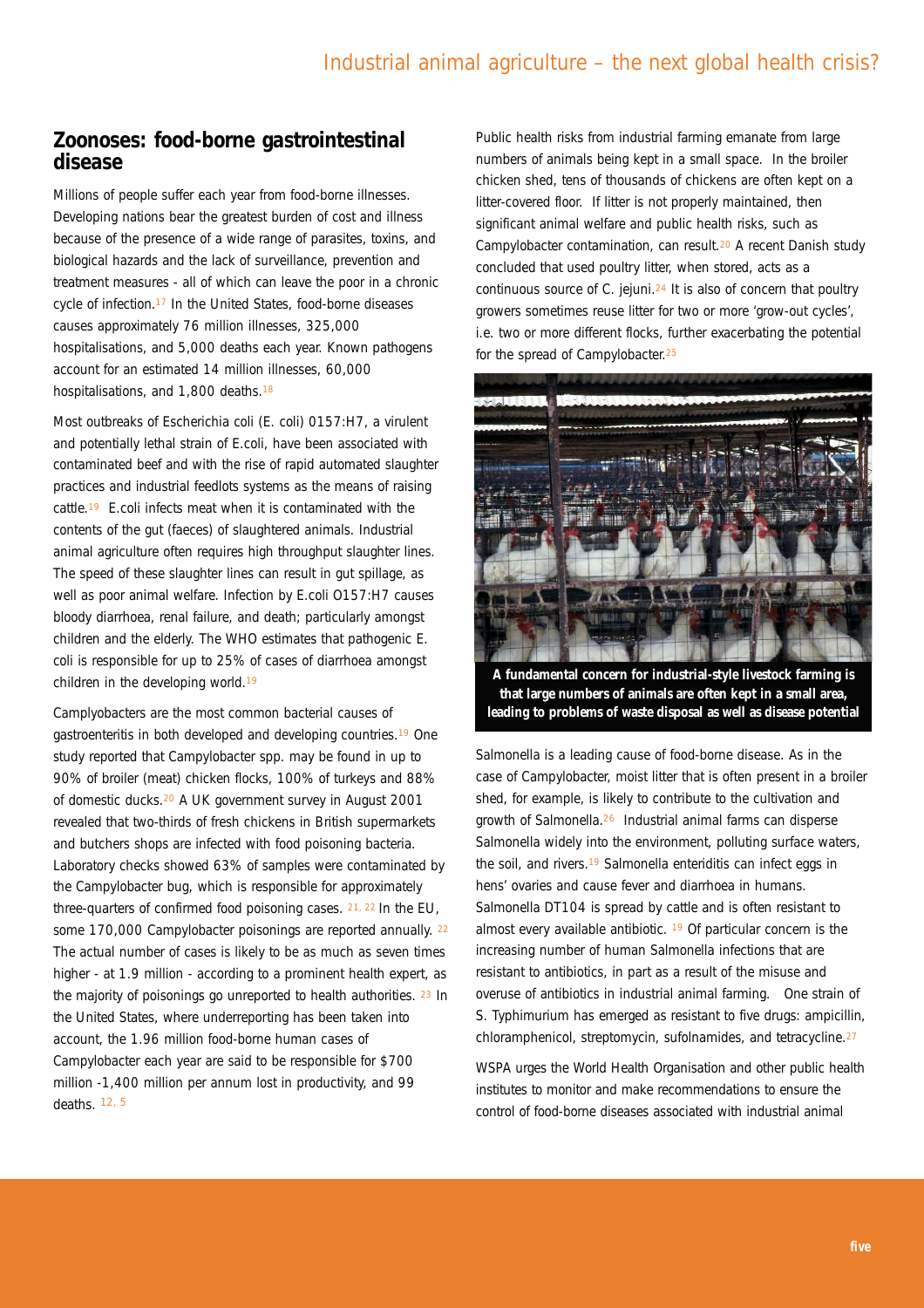farming. On public health as well as animal welfare grounds, WSPA recommends that industrial animal farming is phased out in favour of more humane and sustainable methods of food production.

Alternative methods to industrial animal agriculture include systems such as free-range or organic methods where animals are given more space, less antibiotics, and where outputs have less negative impact on the water and land. Indoor systems can also be used where the animals are given the space and environment needed to express natural behaviours and meet their welfare needs.

#### **Other zoonoses**

Industrial animal agriculture has acted as a 'launch pad' for zoonotic diseases such as Bovine Spongiform Encephalopathy (BSE), avian flu and Nipah virus.

The WHO has reported that as of April 2004, 146 people in the UK have succumbed to variant Creutzfeldt-Jakob disease (vCJD), the human form of mad cow disease.<sup>28</sup> BSE, and the subsequent infection of humans with vCJD, is characterised by spongy degeneration of the brain, with severe and fatal neurological signs and symptoms. The practice of feeding rendered animal protein to cattle, which are natural herbivores, in order to cut costs, is believed to have resulted in BSE and subsequent human infection. 28



**'Zero-grazing' systems, where feed is brought to the animal, have led to unnatural farming practices such as feeding rendered animal protein to cattle. Originally only found in North America and parts of Asia, they are now becoming increasingly common throughout the developing world**

In Eastern and Southeastern Asia alone, an estimated 6 billion broiler chickens are reared for meat 29 - many of these birds are raised in proximity to the regions' rapidly growing cities. 29 This increasing intensity of production, along with the close proximity of these animals to where people live, raises some serious public health concerns. <sup>29</sup> According to the Food and Agriculture Organization, the spread of avian flu from Pakistan to China may have been facilitated by the rapid scaling-up of poultry and pig operations and the massive geographic concentration of livestock from industrial animal farms in Thailand, Vietnam and China.30

At the end of February 2003, an outbreak occurred of highly pathogenic avian influenza A virus subtype H7N7 in commercial poultry farms in the Netherlands. A study found an unexpectedly high number of transmissions of avian influenza A virus subtype H7N7 to people directly involved in handling infected poultry. 31 The 2003 outbreak in the Netherlands resulted in over 30 million chickens – one quarter of the country's flock - being slaughtered in over 1000 commercial holdings, causing two human deaths and over US\$150 million in damages.<sup>32</sup>

Since January 2004, avian flu has killed 28 people in Vietnam and Thailand - experts suspect that the outbreak has been responsible for more human deaths than have been reported. The outbreak which was thought to have ceased in March 2004, has resumed in four countries and recently spread to Malaysia.<sup>61</sup> Costs are estimated to be in the billions of dollars for the Asian poultry industry, with over 100 million chickens slaughtered. 33 The Asian Development Bank has stated that the outbreak could result in "tens of billions of dollars" in damage, citing in particular the poultry industry in Thailand - worth \$1 billion in exports - and in Indonesia - worth \$7 billion in domestic production.34

In Canada, two poultry workers became ill with a less virulent strain of the flu. Costs included 17 million culled chickens, turkeys and ducks; thousands of lost jobs and an estimated US\$300 million impact on the local economy.<sup>35</sup>

There are concerns that funds to facilitate the 'repopulation' of poultry will be directed to large-scale intensive methods of rearing animals rather than more humane and sustainable alternatives. This is likely to perpetuate the public health risk.

Nipah virus is one of the newest zoonoses to emerge and it is a salient, but complicated, example of what can happen when intensive agriculture combines with the destruction of ecosytems.36 Nipah was first discovered in 1997 in a small Malaysian village, which was home to one of the largest pig farms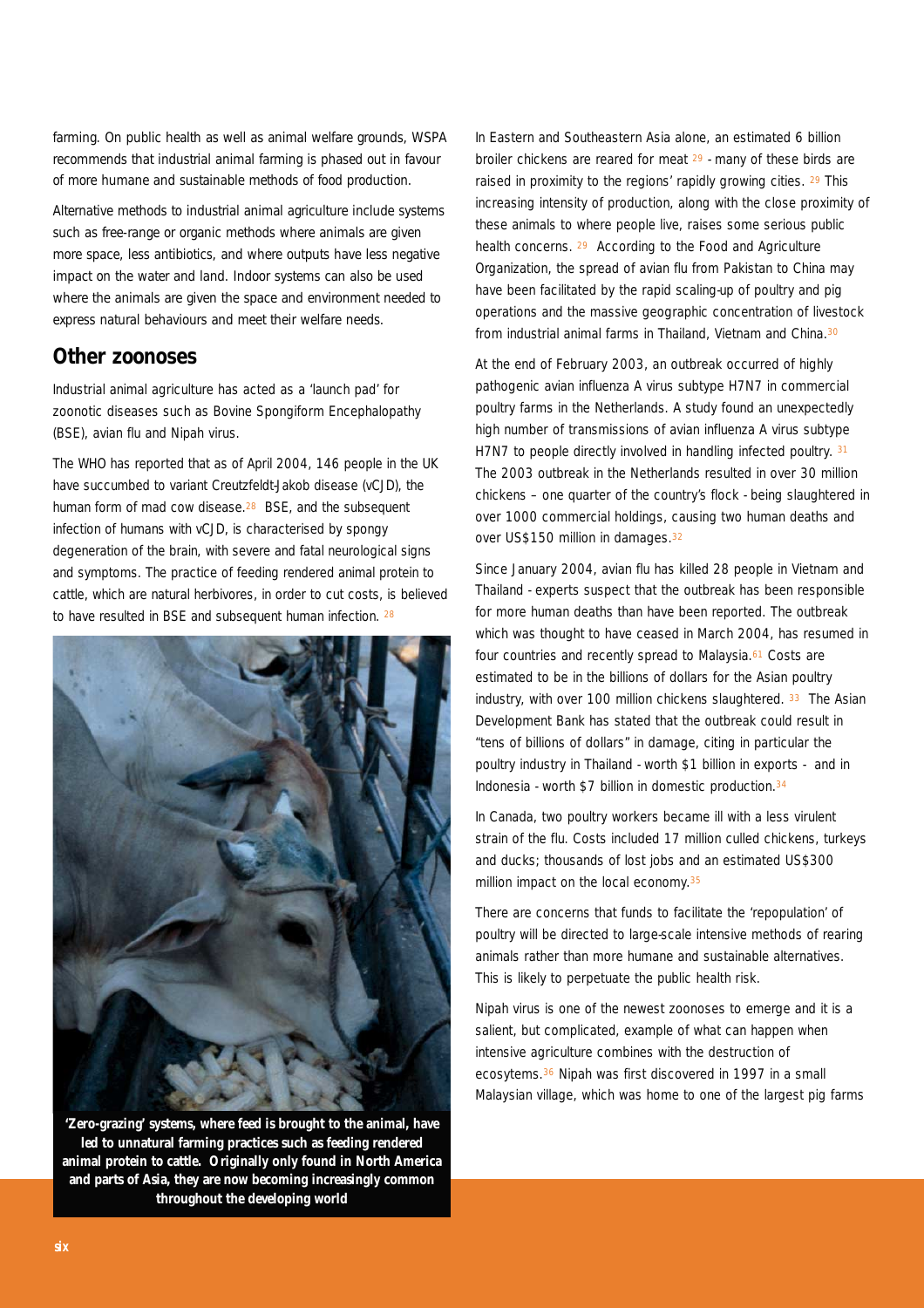# Industrial animal agriculture – the next global health crisis?

in the country. Residents living near the farm began coming down with flu-like symptoms resulting in more than 100 deaths.<sup>36</sup> In April of 2004, Nipah struck again in Bangladesh, killing 19 people. 36



 **a maximum number of pigs using a minimum amount of space**

Scientists predict that as industrial agriculture continues to move into tropical environments, the risk from Nipah viruses and other diseases that can jump the species barrier is growing.<sup>36</sup>

With humans living near and working with high concentrations of enclosed animals, the risks of disease spreading are increased. With animals for slaughter often being transported long distances, sometimes across borders, the spread of disease is further exacerbated. Of particular concern is where outbreaks have occurred in countries less equipped to monitor, control and prevent outbreaks.

Recent outbreaks suggest that the zoonotic disease consequences related to industrial animal farming should be a priority concern. WSPA urges the World Health Organization and other public health institutes to use their influence to advise policy makers against actions that will lead to the further expansion of industrial animal agriculture. Policymakers should also be advised to support humane and sustainable alternatives that are likely to minimise the risk of pandemic or local outbreaks of zoonoses.

#### **Antibiotic resistance**

Of the 18,000 tonnes of antibiotics used each year for medical and agricultural purposes in the US, 12,600 tonnes are for nontherapeutic treatment, in order to promote farm animal growth. 37 According to the World Health Organization and FAO, the widespread use of these drugs in the livestock industry is helping to breed antibiotic-resistant microbes, and making it harder to fight diseases amongst both animals and humans alike.<sup>38</sup>



**An example of a manure lagoon, used to process waste on this farm in Malaysia**

The EU has recently moved to ban seven antibiotics for use in growth promotion. Four antibiotics are still permitted, though the European Commission Scientific Steering Committee has proposed to ban all growth promoters from 2006, due to concern over antibiotic resistance.39 In February 2002, three major global companies -Tyson Foods, Perdue Farms and Foster Farms voluntarily stopped the 20-year-old practice of adding antibiotics to the feed given to healthy chickens for prophylactic purposes.<sup>40</sup> Global fast food companies McDonald's, Wendy's and Popeyes no longer dose chickens with an antibiotic related to the anthrax treatment ciprofloxacin, in case this reduces ciprofloxacin's effectiveness for humans. 40 Despite these actions, the use of antibiotics continues to rise globally. Anti-microbial use by poultry producers has risen 307% per bird since the 1980s. Beef cattle are given 28% more antibiotics than they were 15 years ago, and pigs are fed 15% more.<sup>41</sup> A study in South Africa revealed that meat from slaughtered egg-laying hens was contaminated with large numbers of infectious diseases, diseases that the study community was suffering from. Of further concern, the study showed that the bacteria were 100% resistant to most common antibiotics.42 A pilot study in Thailand revealed a prevalence of Salmonella and E. coli resistant to anti-microbials in workers in pig and chicken farms in the northern part of the country, presumably from the overuse of antibiotics in livestock raising.43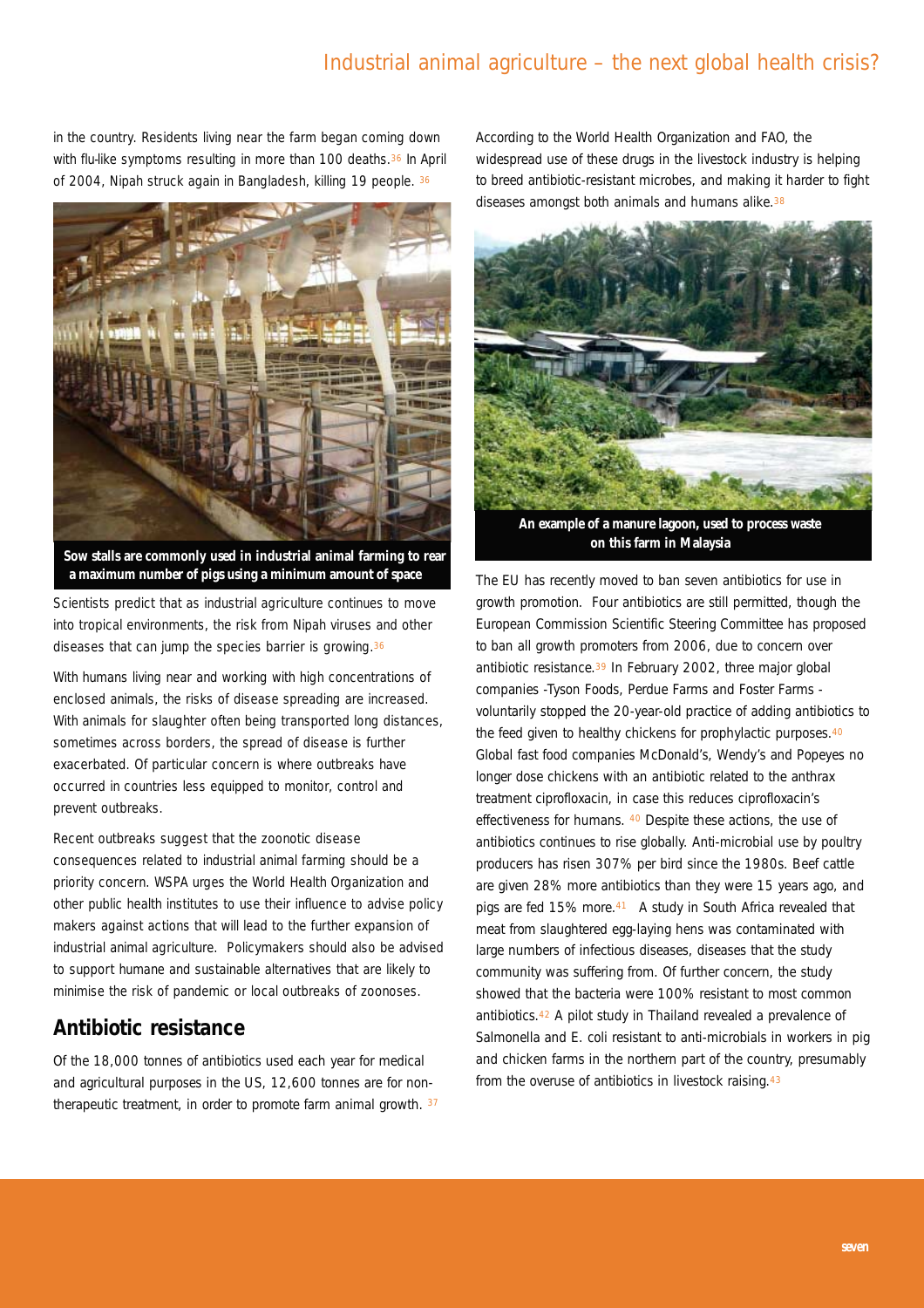In some countries, successful measures have been taken to reduce the amount of antibiotics used in livestock rearing. For example, in Denmark, a ban on the use of antibiotics to promote growth has resulted in:

- ❍ A reduction of vancomycin-resistant eneterococcus prevalence in chickens from 80% to 10%
- ❍ A reduction of antibiotic resistant bacteria in pigs from 65% to 25%
- ❍ A significant reduction in the spread of salmonella from livestock to humans without antibiotics, through careful monitoring and control programs for broilers, laying hens and pigs
- ❍ A saved expenditure of US\$25.5 million in 2001. <sup>44</sup>

In the Philippines, the use of herbs and spices to prevent disease in a free-range poultry farm has proved effective and has added quality to the meat's flavour.<sup>62</sup>

While some measures have been taken to curtail the use of antibiotics in some regions, use globally continues to increase. WSPA believes that as industrial animal agriculture expands in Asia, Latin America and Africa, the use of antibiotics needs to be carefully regulated. WSPA urges the World Health Organization and other public health institutes to advise policy makers to ban the use of antibiotic growth promoters in farm animals.



**Free-range farms, such as this chicken farm in the Philippines, use spices and native plants to treat and prevent illness. Chilli, for instance, can be used to treat respiratory problems and to de-worm birds**

# **Toxic chemicals**

Livestock in industrial farms are often fed a mixture of high protein grains and other ingredients that help animals put on weight quickly at a low cost. For example, animal fat can be used to supplement feed in order to increase growth. However, animal fat

may be contaminated with chemicals such as polychlorinated biphenyls (PCBs). PCBs, dioxins and organochlorines are part of a class of chemicals called persistent organic pollutants (POPs), which bioaccumulate in human and animal tissue, increasing in toxicity as they move up the food chain. Human exposure to POPs is associated with an increased risk of cancers; neurobehavioural impairment, including learning disorders and changes in temperament; disruptions of the endocrine and immune system; reproductive deficits and sex-linked disorders; a shortened period of lactation in nursing mothers; diseases such as endometriosis; and increased incidence of diabetes.<sup>45</sup>

In Belgium in 1999, animal fat supplementing feed, in order to increase growth, contaminated over 1,500 metric tons of animal feed with toxic levels of PCBs and dioxins. <sup>46</sup> In June 1999, the dioxin crisis, caused by dioxin-contaminated feed components, exploded in Belgium, resulting in withdrawal of chicken and eggs from the market. Despite these problems, however, recycling animal fat into animal feed is still allowed in many countries, particularly developing nations. <sup>46</sup> Interestingly enough, a study found that during the dioxin crisis in Belgium, Campylobacter infections decreased by 40% during June 1999, mainly because of the withdrawal of poultry from retail sale. 48

A study in the journal *Science,* in 2004, reported that farmed salmon contained 11 times more dioxin than in wild salmon.<sup>49</sup> For PCBs, farmed salmon had an average of 36.6 parts per billion (ppb) compared to 4.75 ppb in wild salmon, as a result of feeding practices carried out by fish farms. 49 Farm-reared salmon have also been found to have a higher concentration of potentially toxic flame retardants, or polybrominated diphenyl ethers (PDBEs), than wild salmon.<sup>50</sup>

Another concerning chemical - arsenic - has been found in the meat of industrially reared chickens. While inorganic arsenic is a carcinogen, organic forms of arsenic are less toxic and are used to fight animal diseases and accelerate growth in industrial animal agriculture. Chickens in the United States contain three to four times as much arsenic as other kinds of meat and poultry, according to a 2003 study by the US Department of Agriculture.<sup>51</sup>

Industrially reared farm animals often receive growth hormones in their diet in order to reach slaughter weight as fast as possible. Over 90% of beef cattle in the United States are either implanted or injected with hormones and one-third of the US dairy herd is given recombinant bovine growth hormone or rBST to increase milk production.<sup>52</sup> Because of the concern over the human health consequences of hormone residues in meat, the European Union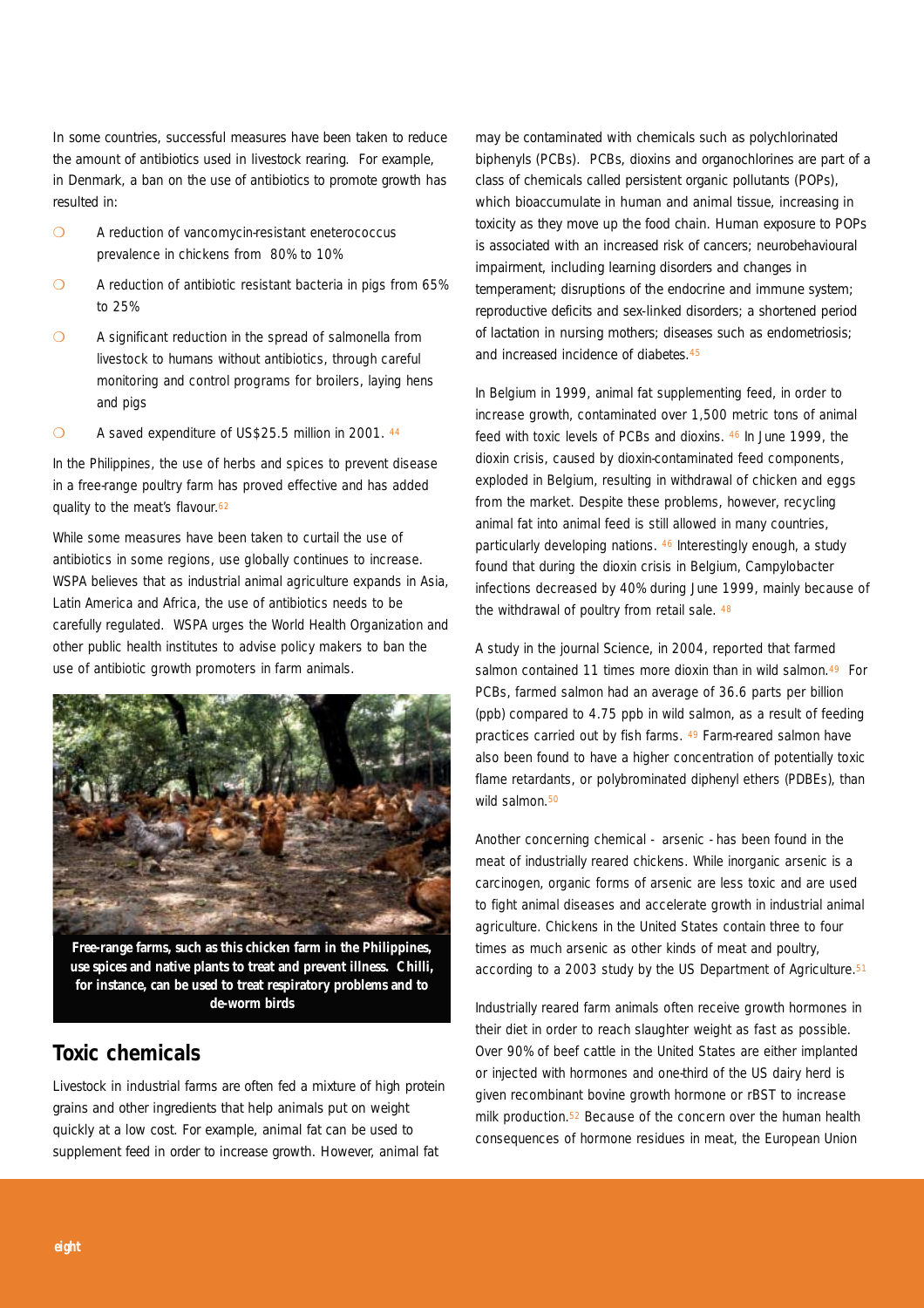# Industrial animal agriculture – the next global health crisis?

has banned the use of steroid hormones. However, hormones continue to be used in many industrial animal farms in other parts of the world.

WPSA urges the WHO and public health institutes to use their influence to advise government policymakers to prohibit the use of production enhancing hormones such as steroid hormones and rBST.

#### **Industrial animal farming and environmental health**

A fundamental concern for industrial-style livestock farming is that large numbers of animals are often kept in a small area, leading to problems of waste disposal as well as disease potential. To give an idea of scale, the planet's population of some 2.5 billion pigs and cattle excrete more than 80 million metric tons of waste nitrogen annually. The entire human population, in comparison, produces just over 30 million metric tons.4 In the United States, the amount of animal waste is 130 times greater than that of human waste, and it is not subject to the same level of waste treatment.5

Nitrate contamination of groundwater from manure can create serious risks for the public health of communities. For example, high nitrate levels in wells near animal feedlot operations have been linked to a greater risk of miscarriage in pregnant women.<sup>6</sup> Other examples of pollution effecting environmental health are readily abundant around the globe:

- O The Chinese State Environment Protection Administration reports that industrial animal farms have become a major source of pollution. In 1995, for example, 1.7 billion metric tons of unprocessed manure was dumped into rivers that often serve as water supplies.
- O In Michigan (USA) in 2001, samples of water downstream of a cattle feedlot contained 1,900 times the state's maximum standard for E. coli in surface waters. In Walkerton, Ontario, more than 1,300 residents were affected by E. coli poisoning, after the town's drinking water was polluted by nearby cattle operations.<sup>8</sup>

As much as 75% of the antimicrobials fed to farm animals may be excreted unmetabolised in their waste, which can contaminate groundwater and soil. 9 Hormones fed to farm animals to promote growth leave residues in eggs, meat and dairy products and are also excreted in manure. Researchers have found that some of these hormones are endocrine disrupters and can influence the reproductive systems of wildlife and humans.10

Air quality can also be negatively affected by industrial animal farming. As manure decomposes it releases 160 to 400 volatile compounds, including amines, mercaptans, fatty acids, sulphides, phenols, amides and skatoles.11

Further concern for residents living near industrial animal agriculture is readily found in the scientific literature. Research conducted by Duke University in the United States has found that residents living near pig farms report more tension, depression, anger, fatigue, confusion, and less energy.12 A study published in the *Journal of Agricultural Safety and Health,* found that residents living near industrial animal farms have higher rates of respiratory problems, nausea, fatigue, plugged ears, irritated eyes, nose and throats.13

In many countries where industrial animal farming is increasingly dominating production, there are little measures in place to control and prevent the illness associated with its disease-causing wastes. WSPA urges the World Health Organization and other public health institutes to advise policy makers to regulate to ensure that animal farming is conducted by methods which are not hazardous to the land, water and air in which communities live.

## **Industrial animal farming and workers' health**

Studies have revealed that workers on industrial animal farms suffer from a variety of work-related illness including mental problems, repetitive stress injuries and respiratory problems - the latter being the most extensively studied.14 Workers at industrial animal farms may work 50 to 60 hours per week indoors, resulting in long periods of exposure to high levels of respiratory toxins, including bacterial endotoxins, fungal moulds, and the manure-generated gases hydrogen sulphide and ammonia. 14 The dust in industrial animal farms is an 'organic soup' of allergens, including insect faeces, animal and bird faeces, animal skin and hair particles, pollen, antibiotics, feed components and pesticides.14 Researchers in the United States, Sweden, Canada, the Netherlands and Denmark found that approximately 50% of industrial pig farm workers studied experienced one or more of the following health problems: bronchitis; occupational asthma; hyperreactive airway disease; toxic organic dust syndrome (TODS); chronic mucous membrane irritation; or hydrogen sulphide intoxication.15 A study found that 90% of dust sampled in an industrial pig farm was contaminated with antibiotics including tylosin, various tetracyclines, sulfamethazine and chloramphenicol.15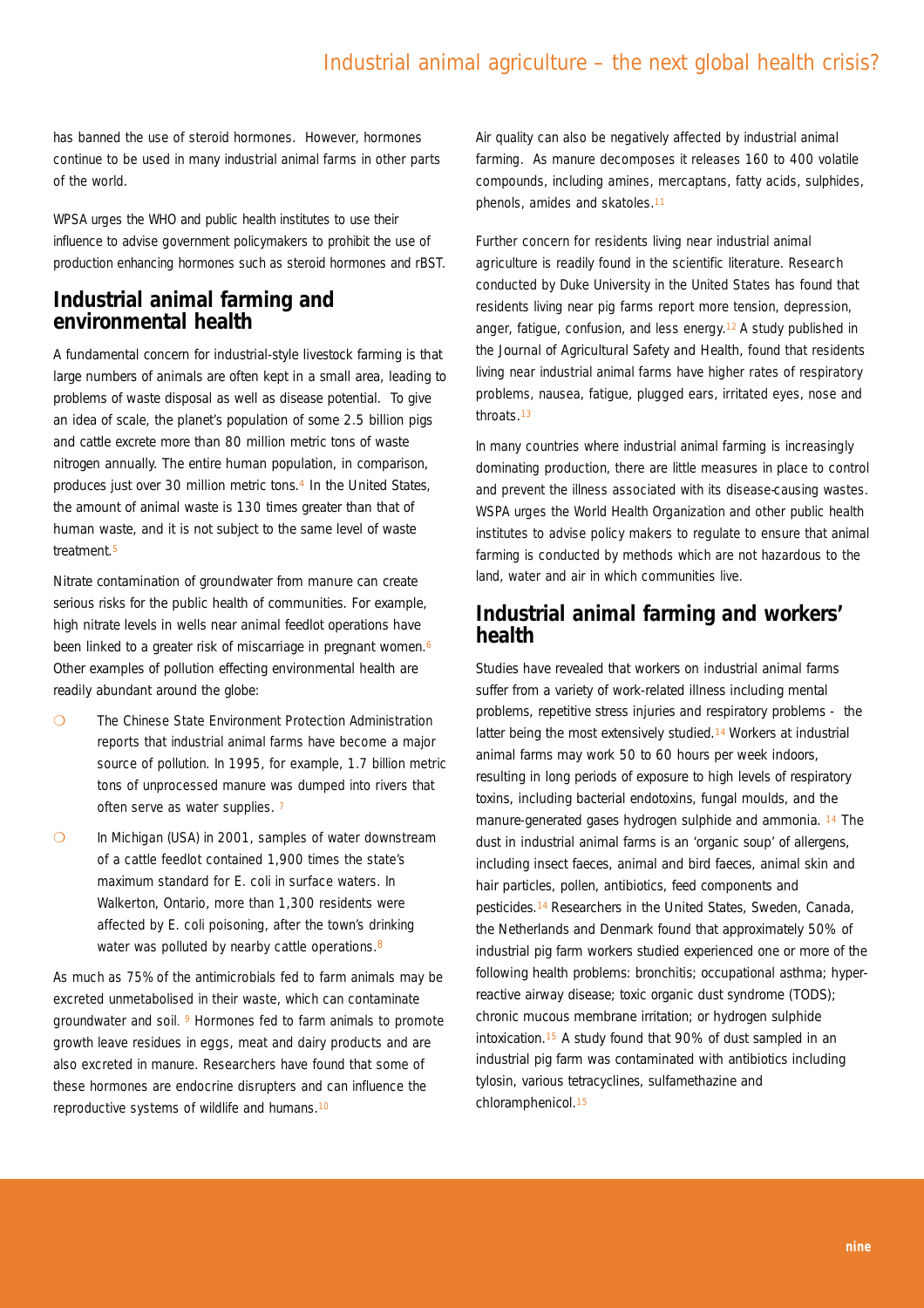The workers in a modern slaughterhouse have an injury rate that is reportedly three times higher than in a typical American factory.16 Whilst there is little information on the number of occupational injuries in the meat industry in developing countries, however, the similarity of the systems used, together with a lack of regulation, makes it likely that the health and injury risk for workers in these countries' industrial farms and slaughterhouses are high. Equally, the speed at which workers are expected to slaughter animals in high throughput slaughterhouses puts workers at risk of injury and threatens animal welfare. Measures should be urgently taken to ensure that workers are better protected and trained. This could benefit not only the safety of the worker but also the welfare of the animals being slaughtered.

WSPA urges the World Health Organization and other public health institutes to advise policy makers to protect workers against the negative health effects of working in unsanitary conditions on industrial animal farms created by having many animals crowded into a small space.

## **Indirect impacts: The rise of the fast food nation and chronic disease**

Industrial animal farms are often developed in a country to provide low cost, standardised animal products to fast food restaurants, caterers or even airlines.42 Therefore, fast food restaurant development and industrial animal farm development in a country is often invariably linked, and so it is worth looking more closely at indirect impacts of industrial animal farming on human health.

Between 1996 and 2001, there was a 126% increase in the number of McDonald's outlets doing business in Asia, Pacific, the Middle East and Africa.<sup>54</sup> In China, there are more than 500 McDonald's franchises and over 1,000 KFCs.55 In India, the fast food industry is growing by 40% per year and is expected to generate over a billion dollars in sales by 2005.56

In 2002, two-thirds of the gains in global meat consumption were in the developing world. $53$  According to the WHO and the FAO, cardiovascular disease is now more prominent in India and China than in all economically developed countries put together. 57 The

> China Health Survey has found that, as a result of high intakes of fat and protein, the proportion of overweight teenagers in China has tripled in the past decade.58

The costs of these chronic diseases to a nation's health care system should not be underestimated. A study in the United Kingdom revealed that hypertension, coronary heart disease, Type 2 diabetes, osteoarthritis, cancers and strokes were costing the health system and estimated £457 million (US\$822 million) in 2002 alone, which can all be related to the increase intake of animal fat and protein.<sup>21</sup> Asia, Latin America and Africa are likely to see a change in diets and disease burdens as industrial animal production and fast food presence increases. The

World Health Organization and other public health institutes are strongly urged to advise nations to adopt healthy consumption patterns, where fast food diets and associated high levels of consumption of animal products from industrial animal farming are rejected.



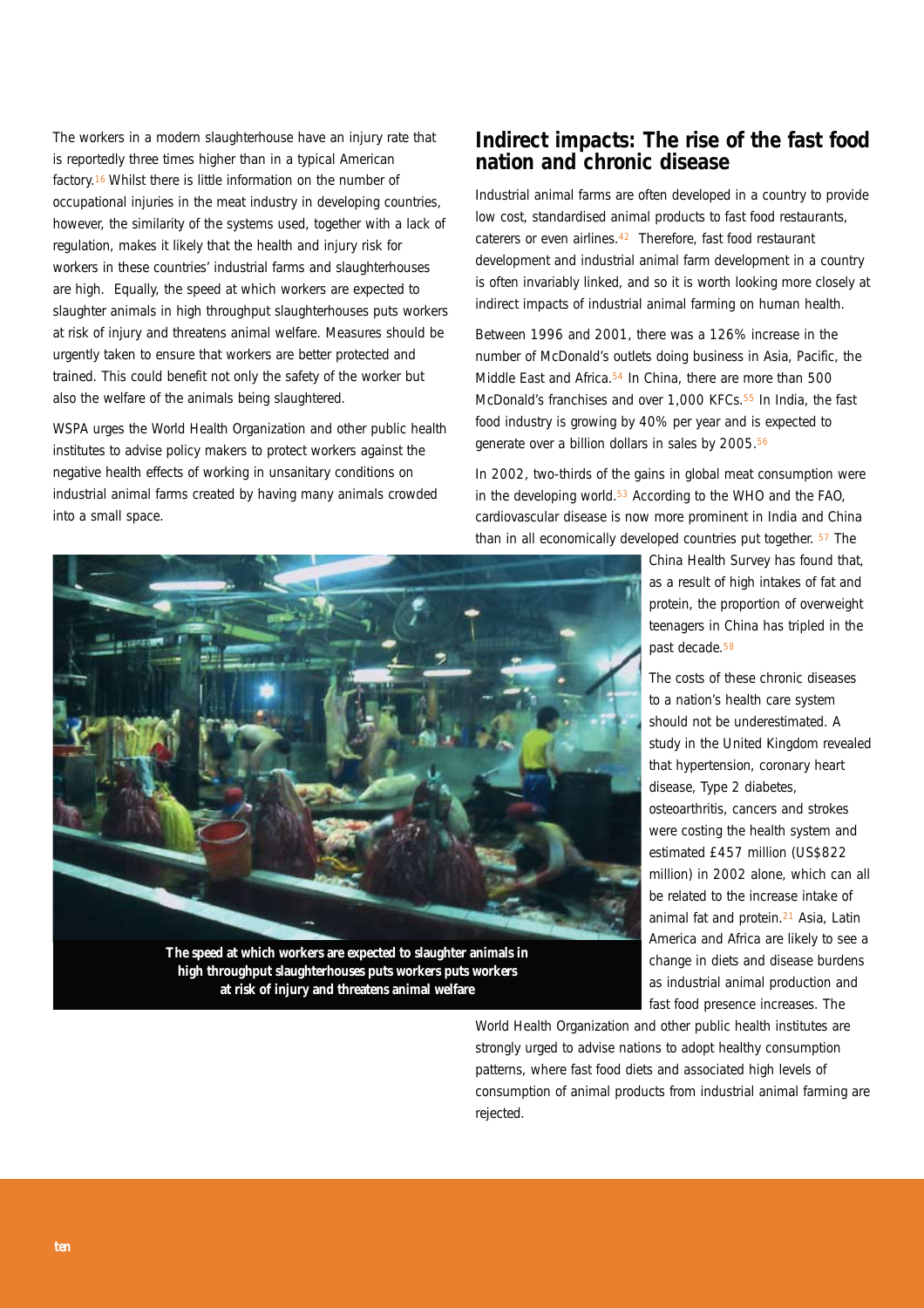# **Conclusion and recommendations**

In a recent statement, the American Public Health Association has called for a moratorium on the construction of new industrial animal farms until more scientific data on their risks has been collected, and for more research on the environmental effects of such operations, especially in regard to exposure to infants and children.59 In 2001, a World Bank report said that as the livestock sector grows "there is a significant danger that the poor are being crowded out, the environment eroded, and global food safety and security threatened." It promised to use a "people-centred approach" to livestock development projects that will reduce poverty, protect environmental sustainability, ensure food security and promote animal welfare. 60

WSPA urges the World Health Organization and other public health institutes to ensure that policy advice does not promote or otherwise encourage the growth of industrial animal agriculture. If the potential, detrimental, public health effects of industrial animal agriculture are to be avoided, then the World Health Organization, public health institutes, policy makers and other key stakeholders are advised to:

- ❍ Put in place environmental and animal welfare laws in countries where they do not exist to protect the populations, animals and the environment against the negative impacts of industrial animal agriculture
- O Research and support humane and sustainable alternatives to industrial animal agriculture, such as free-range and organic farming, and commit to their implementation
- O Begin the difficult task of resolving the negative human health impacts of industrial animal agriculture
- ❍ Improve data collection on food-borne illness and animal disease in countries where industrial animal farming is set to dominate
- O Remove governmental subsidies that encourage the growth of industrial development
- O Improve farmer knowledge about animal health and welfare
- ❍ Educate consumers about the health consequences of industrial animal agriculture.

The health issues discussed here are well known. The fact that they stem from industrial animal farming has not been clearly recognised by the international health or agriculture community. Many countries still lack the policy, technology and control methods to prevent the health repercussions of industrial animal agriculture.

This report is a call to action for the World Health Organization, public health institutes and policy makers to prioritise the reversal of the growth of industrial animal agriculture in order to prevent its potentially serious human health effects.

# **Acknowledgements**

Debra Ashton, Luiz Carlos Pinheiro Machado Filho PhD, Amy Firth, Vadivu Govind, Ben A Lopman PhD, Philip Lymbery, Viviana Monge, Fusako Nogami, and David Wilkins, MBE MA MRCVS.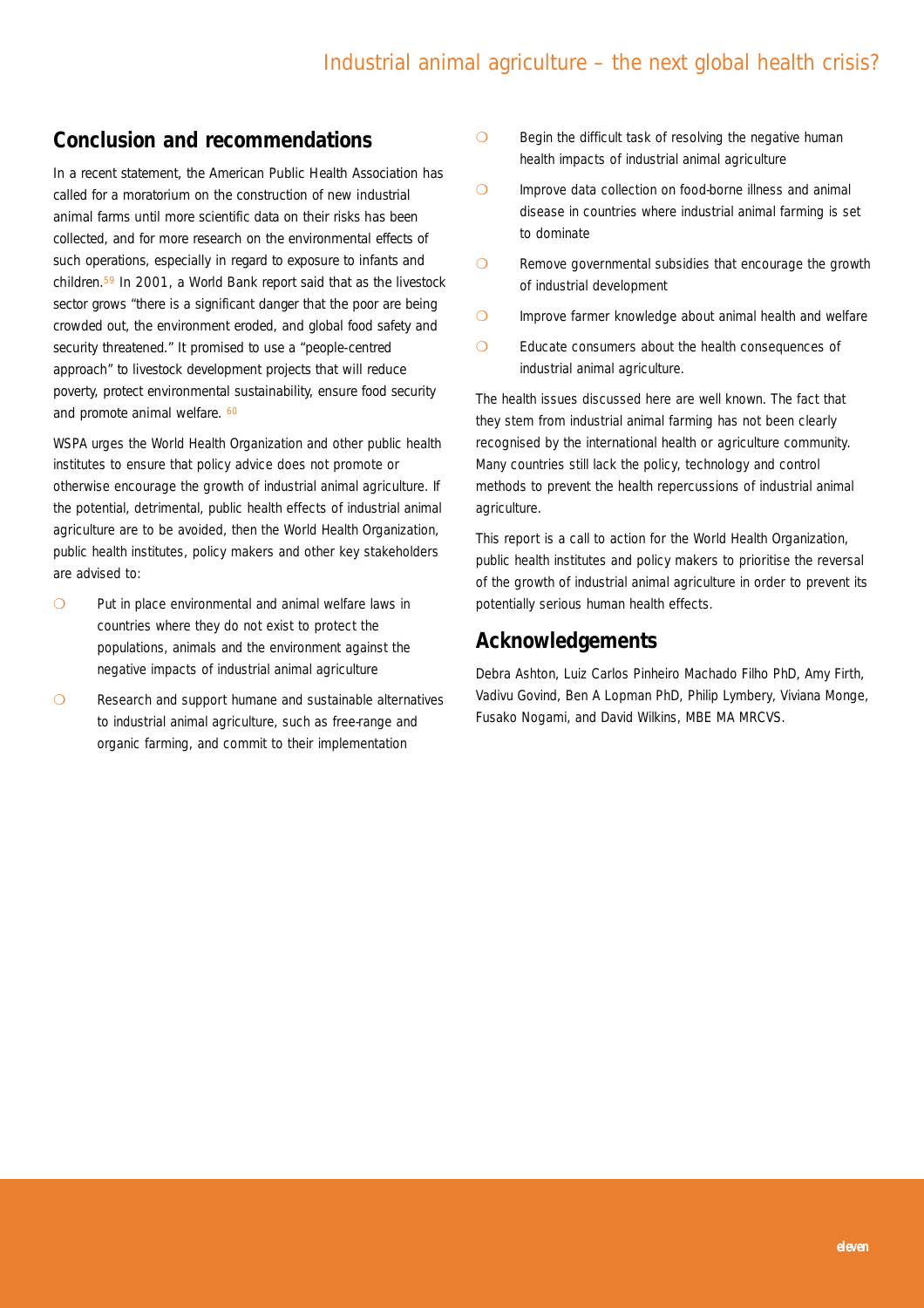#### **References:**

<sup>1</sup> Millstone, Erik and Lang, Tim (2003), *The Penguin Atlas of Food*, pp. 36-37, Penguin Books, London; Lymbery, Philip, World Society for the Protection of Animals (WSPA), (2004).

<sup>2</sup> de Haan, Cees et al, (1997), *Livestock and the Environment: Finding a Balance,* p. 53 of a report of a study coordinated by FAO, U.S. Agency for International Development, and World Bank, Brussels; FAO (October, 2002), *Meat and Meat Products*, p. 11, FAO Food Outlook No. 4; Nierenberg, Danielle, (2003), *Meat Production and Consumption Grow,* pp. 30-31, Vital Signs, W.W. Norton, New York; U.N. Food and Agriculture Organization (FAO), FAOSTAT Statistical Database, apps.fao.org; idem, (October 2002), *Meat and Meat Products*, p. 11, Food Outlook No. 4.

<sup>3</sup> Delgado, Christopher, et al, (1999), *Livestock to 2020: The Next Food Revolution*, International Food Policy Research Institute, Washington DC.

<sup>4</sup> Vitousek, Peter M., et al., (1997), *World Resources Institute,* '*Global Nitrogen Glut'* Table, available at www.wri.org/wri/wr-98- 99/nutrient.htm, Human Alteration of the Global Nitrogen Cycle, Issues in Ecology, vol. 1, Ecological Society of America, Washington DC.

5 U.S. Senate Committee on Agriculture, (December, 1997), *Nutrition, & Forestry, 'Animal Waste Pollution in America: An Emerging National Problem'*, p. 11 of a report compiled for Senator Tom Harkin.

6 McCasland, Margaret, Nancy Trautman, and Porter, Keith, (May, 1998), *Nitrate: Health Effects in Drinking Water*, Center for Environmental Research ; Wagenet, Cornell University, Natural Resources Cornell Cooperative Extension View at http://pmep.cce.cornell.edu/facts-slides-self/facts/nit-heefgrw85.html; Sampat Payal, (January/February, 2000); *Groundwater Shock: The Polluting of the World's Major Freshwater Stores*, p. 14; World Watch idem, (2001), *Uncovering Groundwater Pollution*, p. 27, *State of the World 2001,* W.W. Norton & Company, New York.

<sup>7</sup> Tao, Betsy, (2003) *A Stitch in Time: Addressing the Environmental, Health, and Animal Welfare Effects of China's Expanding Meat Industry*, Georgetown International Environmental Law Review, 321.

<sup>8</sup> Sierra Club, (27 December, 2001*), Animal Factory Manure Discharge Tests at 1,900 Times State Maximum E. Coli Levels; Lenawee County Facility Already Under USEPA Order: Secon Facility Nearby Has Massive Violation Following Day*, press release, Washington DC; Associated Press, (20 December, 2000), *Canadian Town Wary of Water*; Health Canada, (May-June 2000), *Waterborne Outbreak of Gastroenteritis Associated With Municipal Water Supply*, Canada Communicable Disease Report, v. 26.

9 'Chee-Sanford, JC, Aminov RI, Krapac IJ, et al, (2001), *Occurrence and diversity of tetracycline resistance genes in lagoons and groundwater underlying two swims production facilties,* Applied and Environmental Microbiology, 67: 1494-1502. 10 Balter, M., *Scientific Cross Claims Fly in Continuing Beef War*, pp. 1453-1455, Science, v. 284; Orlando, Edward, et al. (3 March, 2004), *Endocrine-Disrupting Effects of Cattle Feedlot Effluent on Aquatic Sentinel Species, the Fathead Minnow*, p. 353, Environmental Health Perspectives, v. 112, no.3.

<sup>11</sup> Chapin, Amy, (Spring, 1999), *Environmental Health Effects of Industrial Swine Production*, The Kerr Center for Sustainable Agriculture.

<sup>12</sup> Schiffman, Susan, et al, (1995), *The Effect of Environmental Odors Emanating from Commercial Swine Operations on the Mood of Nearby Residents*, pp. 369-375, Brain Research Bulletin, v. 37, no. 4.

<sup>13</sup> Thu, Kendall, et al, (1997), *A Control Study of the Physical and Mental Health of Residents Living Near a Large-Scale Swine Operation*, pp. 13-26, Journal of Agricultural Safety and Health, v. 3, no. 1.

<sup>14</sup> Chapin, Amy, (Spring, 1999), *Environmental Health Effects of Industrial Swine Production*, Speaker's Kit, The Kerr Center for Sustainable Agriculture; Kirkhorn, Steven R, (October, 2002), *Community and Environmental Health Effects of Concentrated Animal Feeding Operations,* Minnesota Medicine, v. 85.

15 Hamscher, G, HT Pawelzick, S Sczeny, et al., (Accessed April 29, 2004 online at

http://ehpnet1.niehs.nih.gov/docs/2003/6288/abstract.html) *Antibiotics in dust originating from a pig fattening farm: a new source of health hazard for farmers?* Environ Health Perspectives 2003.

<sup>16</sup> Schlosser, Eric, (2001), *Fast Food Nation, The Dark Side of the All-American Meal*, Houghton Mifflin Company, New York.

<sup>17</sup> WHO, (2000), *Food-borne Disease: A Focus for Health Education*, Geneva.

18 Mead, Paul S, et al, (September/October 1999), *Food-related Illness and Death in the United States*, p. 607, Emerging Infectious Diseases.

<sup>19</sup> www.cfsan.fda.gov/~mow *Bad Bug Book, Foodborne Pathogenic Microorganisms and Natural Toxins Handbook*; WHO, (2000), *Foodborne Disease: A Focus for Health Education,* Geneva; WHO, (January, 1997) *Multi-drug Resistant Salmonella typhimurium* Fact Sheet No. 130, Geneva; Fletcher, Anthony, (April 23, 2004), *Campylobacter Reviewed* Food Production Daily; U.S. Food and Drug Administration (FDA), *Camplyobacter Jejun* in and Center for Food Safety and Applied Nutrition http://www.foodproductiondaily.com/news/news-

NG.asp?id=51567

20 Calnek, B.W, (Editor), (1997), *Campylobacteriosis, Diseases of Poultry*, 10<sup>th</sup> Edition, Mosby-Wolfe, Iowa State University, p235-245.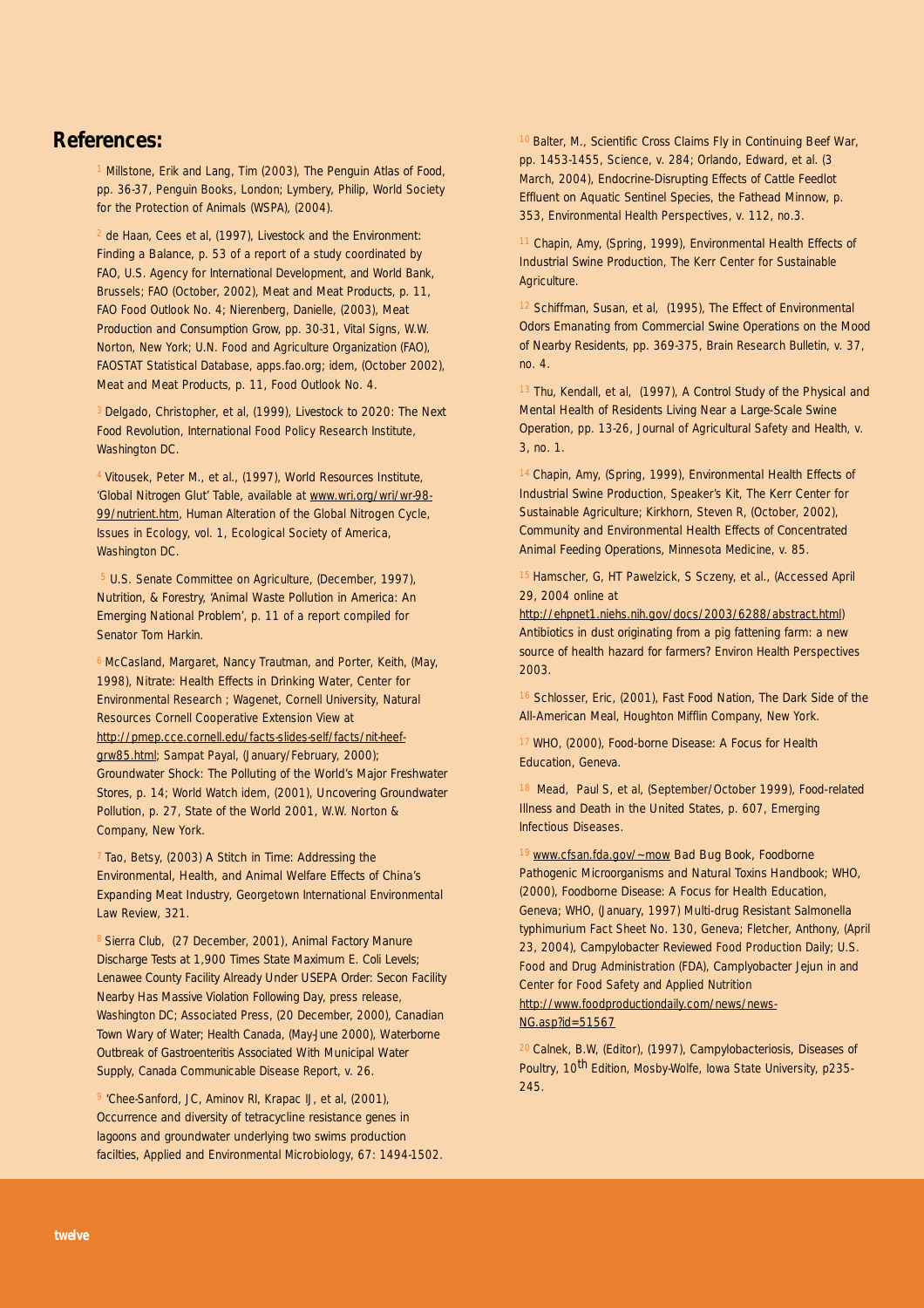<sup>21</sup> Food Standards Agency, (16 August,2001), *Salmonella in retail chicken drops to all time low but the battle with campylobacter continues,*

*http://www.food.gov.uk/news/pressreleases/2001/aug/salmonellachick*

22 Kessel, A S, Gillespie, I A, O'Brien, S J, Adak, G K, Humphrey, T J and Ward, L R, (2001), *General outbreaks of Infectious Intestinal Disease linked with poultry, England and Wales 1992- 1999,* PHLS CDSC,Commun Dis Public Health; 3: 171-7.

<sup>23</sup> Engel, Cindy, (2002), *Wild Health. How Animals Keep Themselves Well and What We Can Learn From Them,* Weindenfeld & Nicolson, London.

24 Petersen, L, Nielsen, E M, Engberg, J, On, S L W, and Dietz, H H, (July, 2001), *Comparison of Genotypes and Serotypescheck word of C. jejuni Isolated from Danish Wild Mammals and Birds and from Broiler Flocks and Humans,* Applied and Environmental Microbiology. Vol 67, No. 7 pp. 3115-3121, Danish Vet. Lab. Department of poultry, fish and fur animals, Aarhus, Denmark.

25 Gregory, E, Barnhart, H, Dreesen, D W, Stern, N J, and Corn, J L, (1997), *Epidemiological Study of Campylobacter spp. in Broilers: Source, Time of Colonization and Prevalence. Avian Diseases,* Vol 41: 890-898.

26 World Poultry, (2000), *Research, Humidity and litter moisture important factors in Salmonella and E.coli multiplication,* World Poultry, Vol 16, No.10.

<sup>27</sup> Helms, Morten, Vastrup, Pernille, Gerner-Smidt, Peter, and Molbak, Kare. (May, 2002), *Excess Mortality Associated with Antimicrobial Drug-Resistant Salmonella Typhimurium,* Emerging Infectious Diseases, Vol. 8, No 5.

28 WHO, (5 May, 2004), *Recommendations from WHO's consultation on zoonoses*,

http://www.who.int/mediacentre/news/briefings/2004/mb3/en/

<sup>29</sup> FAO, (2004), *Animal Health and Production Division, Avian Influenza - Questions & Answers*,

http://www.fao.org/ag/againfo/subjects/en/health/diseasescards/avian\_qa.html

<sup>30</sup> WHO, (January, 2004), *Avian Influenza*, Fact Sheet No 277,http://www.who.int/mediacentre/factsheets/fs277/en/; FAO, (28 January, 2004), *High Geographic Concentration May Have Favored the Spread of Avian Flu,*

http://www.fao.org/newsroom/en/news/2004/36147/index.html

<sup>31</sup> Koopmans, Marion, et al, (February, 2004), *Transmission of H7N7 avian influenza A virus to human beings during a large outbreak in commercial poultry farms in the Netherlands*, Lancet 21: 363 (9409): pp.587-93.

32 Maxwell, Fordyce, (30 April, 2003), *19 million birds slaughtered as avian flu epidemic hits Europe,* The Scotsman – Business section.

<sup>33</sup> Hong Kong US Consulate, (March, 2004), *Size of Asian Bird Flu Outbreak Unprecedented, says Health Agency*. http://hongkong.usconsulate.gov/avian/2004/030201.htm

<sup>34</sup> BBC News, (27 January, 2004), *Avian flu "could cost billions'*.

<sup>35</sup> Leahy, Stephen, (27 August, 2004), *Bird Flu Defeated – at High Cost*, IPS News Service Agency.

<sup>36</sup> Fritsch, Peter, (19 June, 2003), *Scientists Search for Human Hand Behind Outbreak of Jungle Virus*, Wall Street Journal, p.1; Bienen, Leslie, (2003), *Bats Suspected in Disease Outbreak*, Frontiers in Ecology, The Ecological Society of America, p. 117; Daszak, Peter, (2003*), Peter Daszak's Comments on the 60 Minutes Nipah Virus Report,* Consortium for Conservation Medicine website, www.conservationmedicine.com/index.htm; Wildlife Trust, (28 April, 2004), *Nipah Virus Breaks Out in Bangladesh: Mortality Rates of 60 to 74 percent, Human-to-Human Transmission May Be Implicated*, press release, New York.

37 European Commission Health and Consumer Protection Directorate-General, (Adopted on 3 July, 2001),*Opinion of the Scientific Committee on Animal Nutrition on the Criteria for Assessing the Safety of Micro-organisms Resistant to Antibiotics of Human Clinical and Veterinary Importance*.

38 WHO and FAO, (2003), *Antimicrobial Resistance* Fact Sheet, No. 194, Geneva.

39 Animal Pharm, (July 6 , 2001), *EU growth promoter ban closer*, No. 472.

40 Nature, (21 February, 2002), *Poultry Trade Reacts to Antibiotic Resistance*, Vol 415.

41 Mellon, Margaret, Charles Benbrook, and Lutz Benbrook, Karen, (2001), *Hogging It! Estimates of Antimicrobial Abuse in Livestock,* Union of Concerned Scientists, Washington DC.

<sup>42</sup> Garcés, Leah, (2002), *The Detrimental Impacts of Industrial Animal Agriculture,* Compassion in World Farming Trust.

43 Hanson, R, Kaneene, J B, Padungtod, P, Hirokawa, K, Zeno, C (2002), *Prevalence of Salmonella and E. coli, and their resistance to antimicrobial agents, in farming communities in Northern Thailand*, Southeast Asian Journal of Tropical Medical Public Health, Suppl 3: 120-6.

<sup>44</sup> Brown, David, (July, 2003), *Gains from Antibiotic Ban Noted*, p. A11, Washington Post (27 March, 2002); Henrik C. Wegener, et al., (July, 2003) 'Salmonella Control Programs in Denmark', Emerging Infectious Diseases, v. 9, no. 7.

45 Center For International Environmental Law, (May, 2004), *Impacts of Persistent Organic Pollutants*, CIEL, Washington DC. N.B. Not all POPs chemicals have the same health impacts. For more specific information on the health impacts associated with specific POP chemicals see WWF Issue Brief, 'Persistent Organic Pollutants: Hand Me Down Poisons that Threaten Wildlife and People', (Washington DC, WWF, January 1999), available at http://www.worldwildlife.org; Physicians for Social Responsibility, (February, 1998), *POPs and Human Health,* 13 PSR MONITOR 4; WWF, (September, 1998), *Chemicals that Compromise Life: A Call to Action,* Issue Brief , Washington DC, available at URL: http://www.worldwildlife.org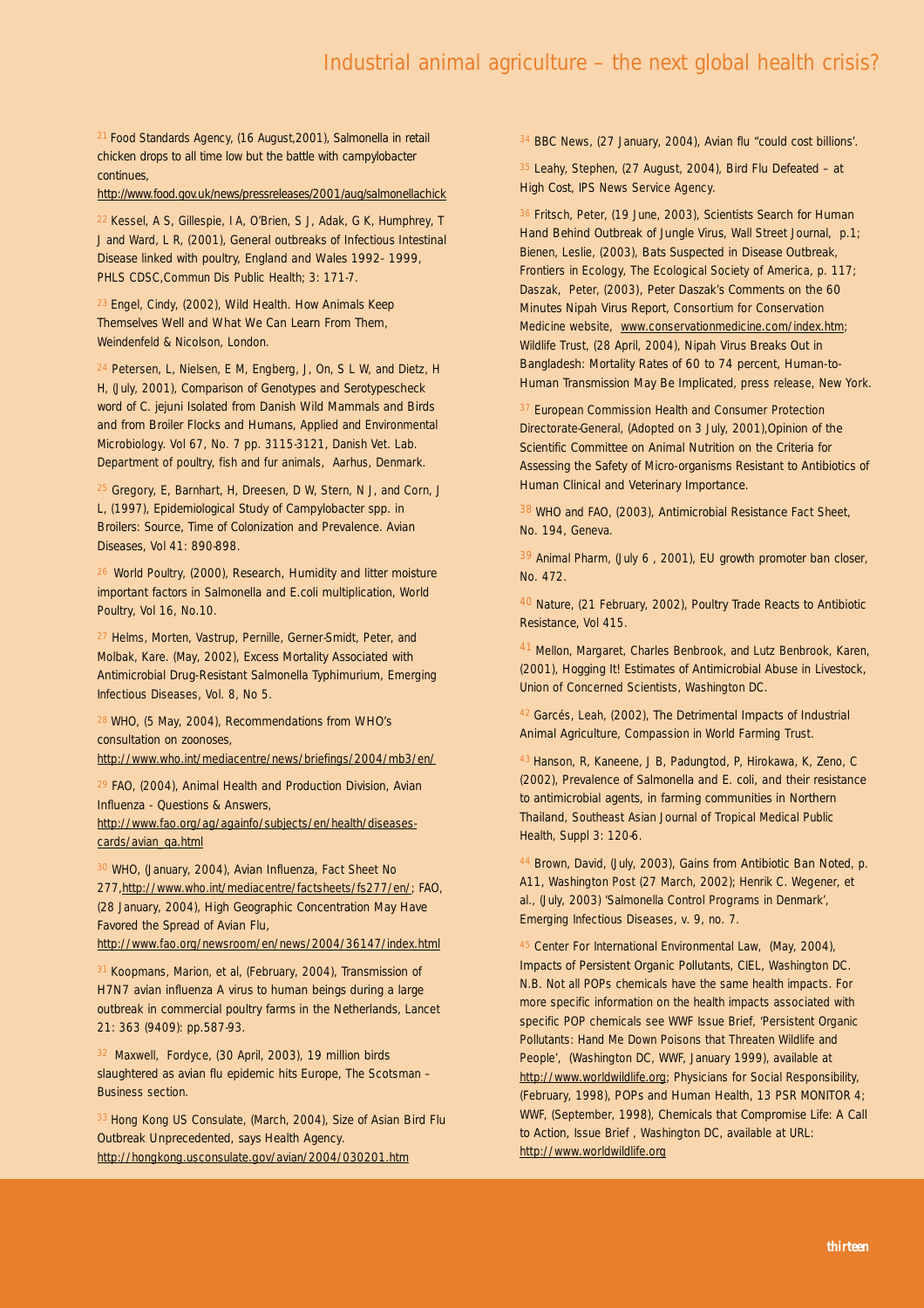<sup>46</sup> Schepens, Paul JC, et al., (February, 2001), *Surprising Findings Following a Belgian Food Contamination with Polychlorobiphenyls and Dioxins*, Environmental Health Perspectives, v. 109, n. 2.

<sup>48</sup> Vellinga, A, Van Loock F, (January, 2002), *The dioxin crisis as experiment to determine poultry-related campylobacter enteritis,* Emerging Infectious Diseases, 8(1): 19-22.

<sup>49</sup> Hites, Ronald A,et al, (9 January, 2004), *Global Assessment of Organic Pollutants in Farmed Salmon*, pp. 226-229, Science, v. 303.

<sup>50</sup> Hites, Ronald A, et al, (10 August, 2004), *Global Assessment of Polybrominated Diphenyl Ethers in Farmed and Wild Salmon*, Environmental Science and Technology.

<sup>51</sup> Wershaw, R L, Garbarino, J R, and Burkhardt, M R, *Roxarsone in Natural Water Systems*,

http://water.usgs.gov/owq/AFO/proceedings/afo/pdf/Wershaw.pdf

<sup>52</sup> Balter, M, *Scientific Cross Claims Fly in Continuing Beef War,* pp. 1453-1455, Science, v. 284; Janet Raloff, (5 January, 2002), *Hormones: Here's the Beef, Environmental Concerns Re-emerge Over Steroids Given to Livestock*, p. 10, Science News, v. 161, no. 1.

<sup>53</sup> FAO, (October, 2002), *Meat and Meat Products*, p. 11, FAO Food Outlook No. 4.

<sup>54</sup> Millstone, Erik, and Lang, Tim, (2003), *The Penguin Atlas of Food*, Penguin Books, London.

55 Kentucky Fried Chicken, Yum Brand Foods,

www.yum.com/investors/units.htm and McDonald's from Millstone, Eric and Lang, Tim (2003), *The Penguin Atlas of Food*, Penguin Books, London.

<sup>56</sup> Rai, Saritha, (29 April, 2003), *Taste of India in U.S. Wrappers*, New York Times.

<sup>57</sup> WHO and FAO, (26 April, 2002), *DRAFT Diet, nutrition and the prevention of chronic disease,* Report of the Joint WHO/FAO expert consultation.

<sup>58</sup> Chen, J, et al., (1990), *Diet, Lifestyle, and Mortality in China: A Study of the Characteristics of 65 Chinese Counties*, Oxford University Press, Oxford, T. Colin Campbell presented *Associations of Diet and Disease - A Comprehensive Study of Health Characteristics in China*, at a conference on 'Social Consequences of Chinese Economic Reforms', Harvard University, Fairbank Center

59 American Public Health Association, (APHA), (12 January, 2004), *American Public Health Association Adopts 27 New Policies,* press release, Washington, DC, http://www.apha.org/news/press/2004/policies.htm

<sup>60</sup> de Haan, Cornelius, et al. (2001), *Livestock Development:*

on East Asian Studies, Cambridge, MA (23-24 May, 1997).

*Implications for Rural Poverty, the Environment, and Global Food Security,* pp. xii-xiii, World Bank, Washington DC.

<sup>61</sup> Editorial, New Scientist, (18 September, 2004), *Monster in the making*.

<sup>62</sup> Management Guide, SASSO, (2002), *Free-Range Colored Chickens*, A.P. Inocencio Farms, Teresa Farms.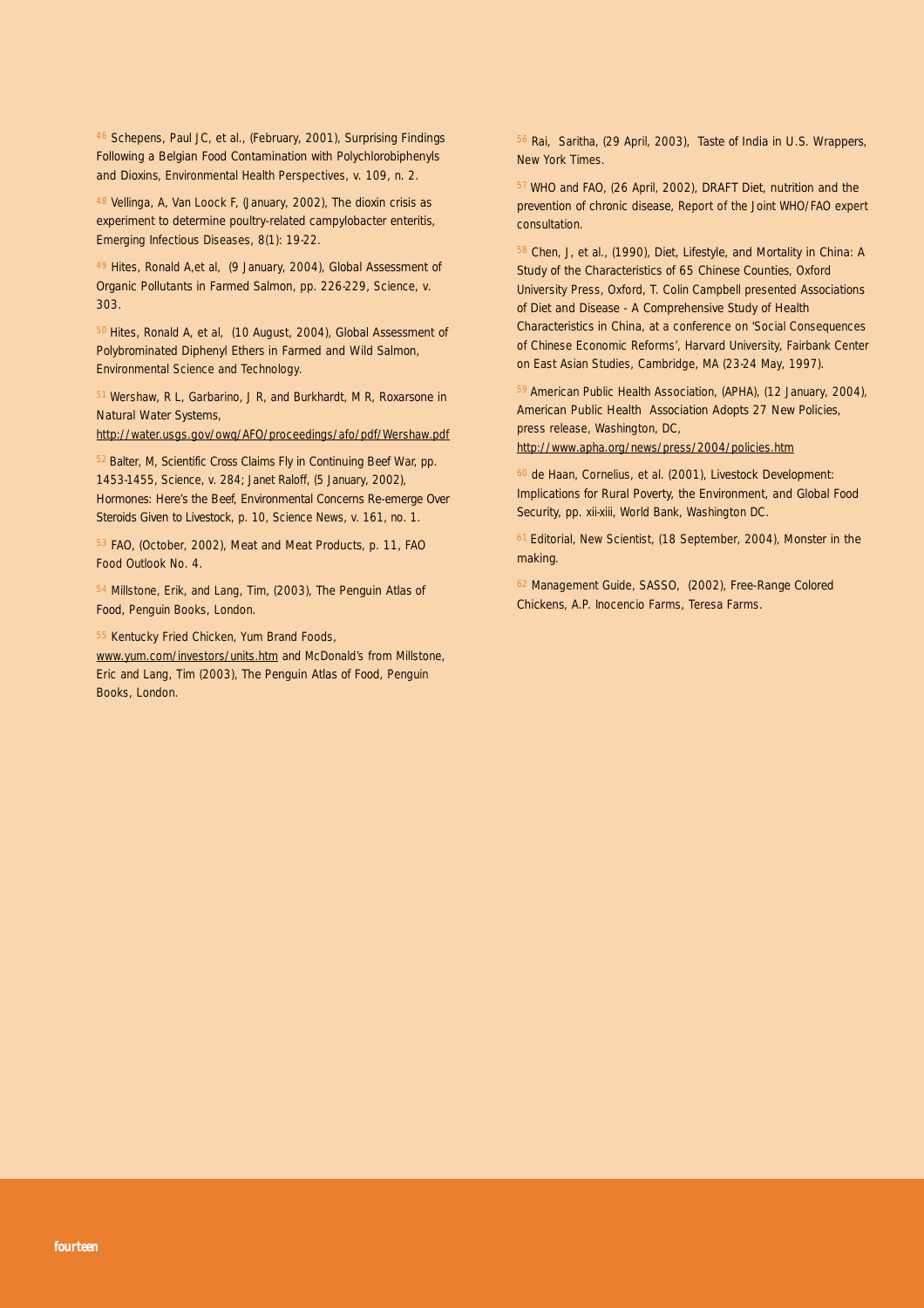